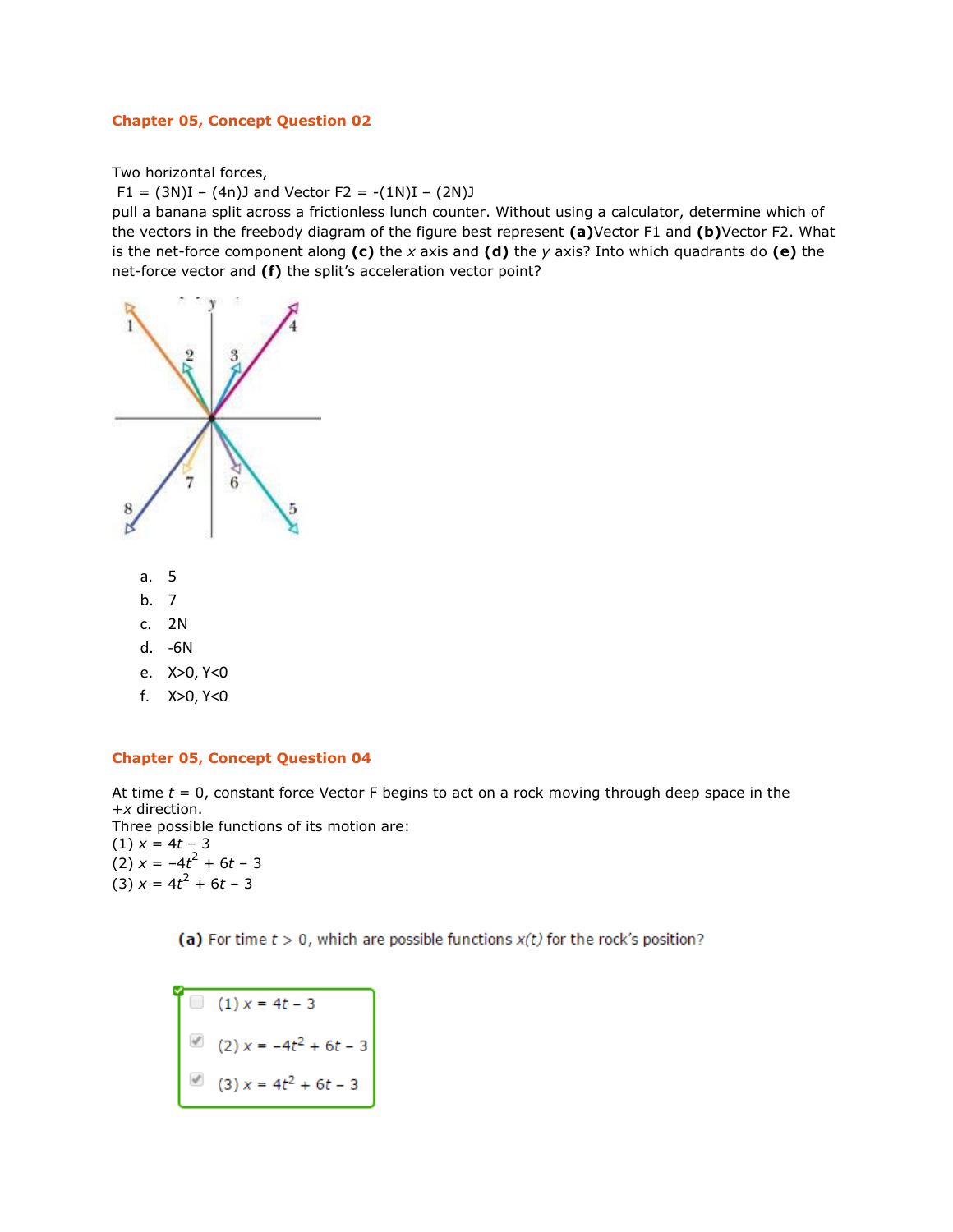(b) For which function is  $|F|$  directed opposite the rock's initial direction of motion?

(a) 
$$
(1) x = 4t - 3
$$
  
(b)  $(2) x = -4t^2 + 6t - 3$   
(c)  $(3) x = 4t^2 + 6t - 3$ 

#### **Chapter 05, Concept Question 05**

The figure shows overhead views of four situations in which forces act on a block that lies on a frictionless floor. If the force magnitudes are chosen properly, in which situations is it possible that the block is **(a)** stationary and **(b)** moving with a constant velocity?



(a) The block is stationary.

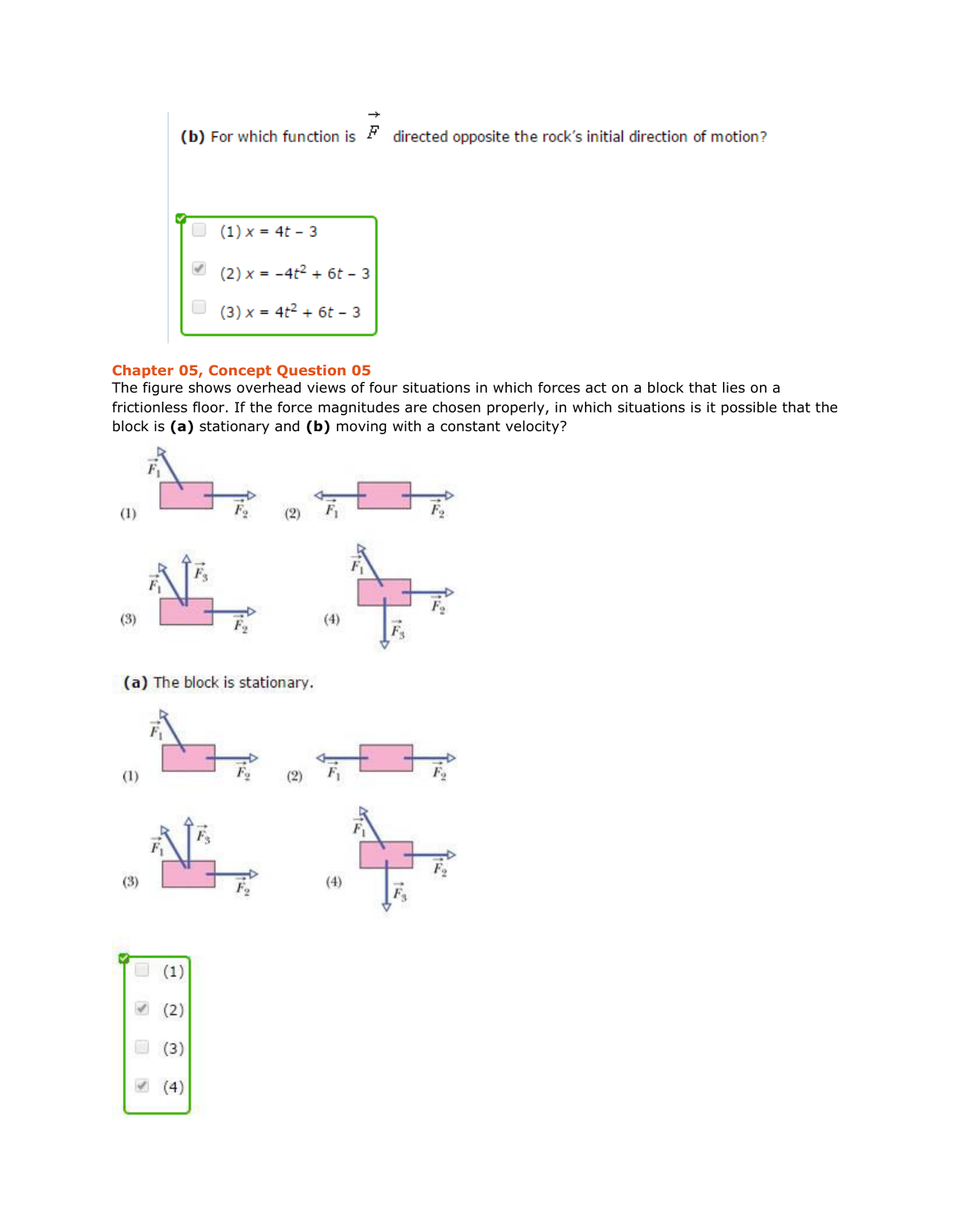

#### **Chapter 05, Concept Question 07**

July 17, 1981, Kansas City: The newly opened Hyatt Regency is packed with people listening and dancing to a band playing favorites from the 1940s. Many of the people are crowded onto the walkways that hang like bridges across the wide atrium. Suddenly two of the walkways collapse, falling onto the merrymakers on the main floor.

The walkways were suspended one above another on vertical rods and held in place by nuts threaded onto the rods. In the original design, only two long rods were to be used, each extending through all three walkways (Figure (*a*)). Each walkway and the merrymakers on it have a combined mass of *M.* Threading nuts on a rod is impossible except at the ends, so the design was changed: Instead, six rods were used, each connecting two walkways (Figure (*b*)). It was this design that failed.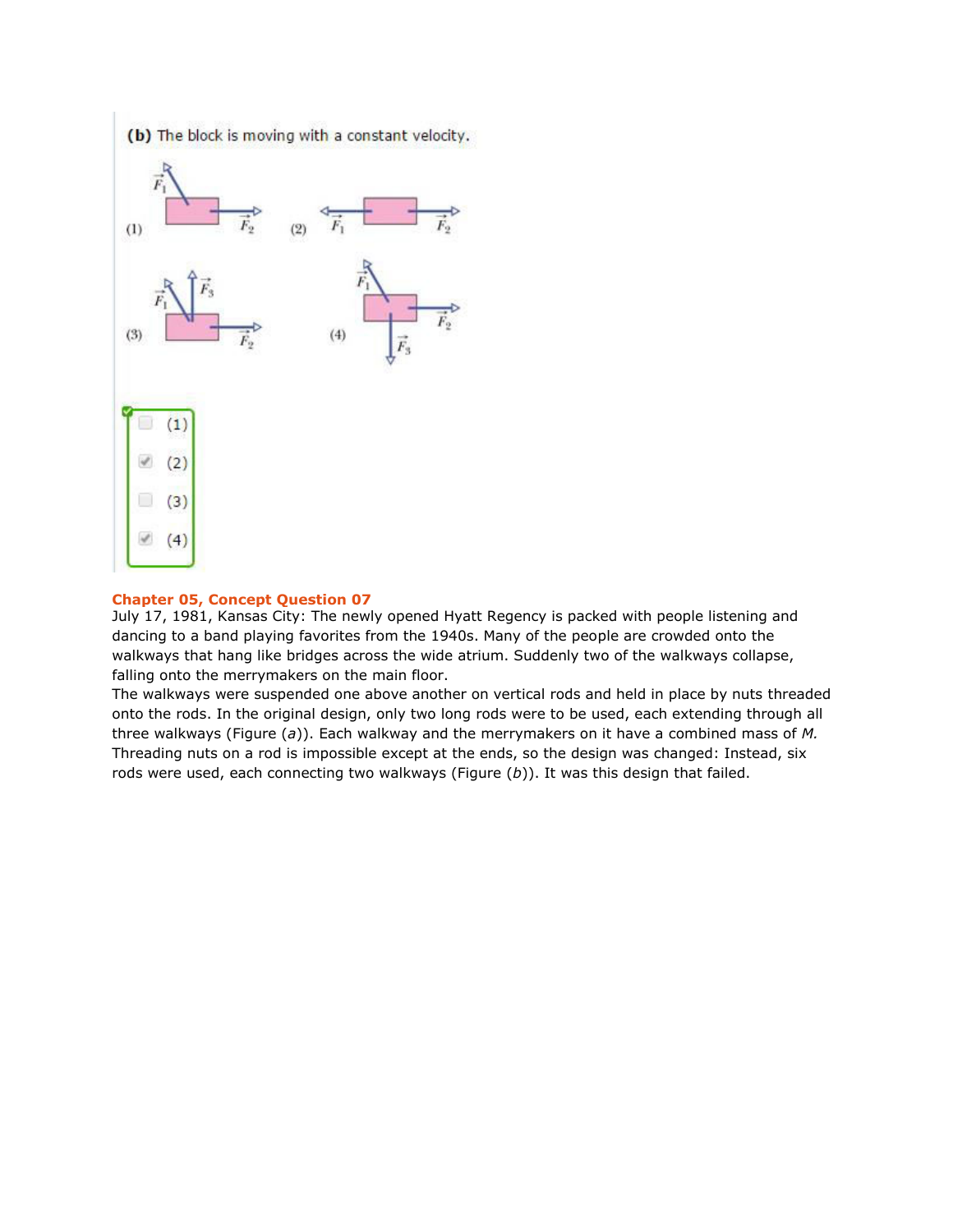

(a) In the original design, what is the total mass supported by the threads and two nuts on the lowest walkway?





(b) In the original design, what is the total mass supported by the threads and two nuts on the highest walkway?



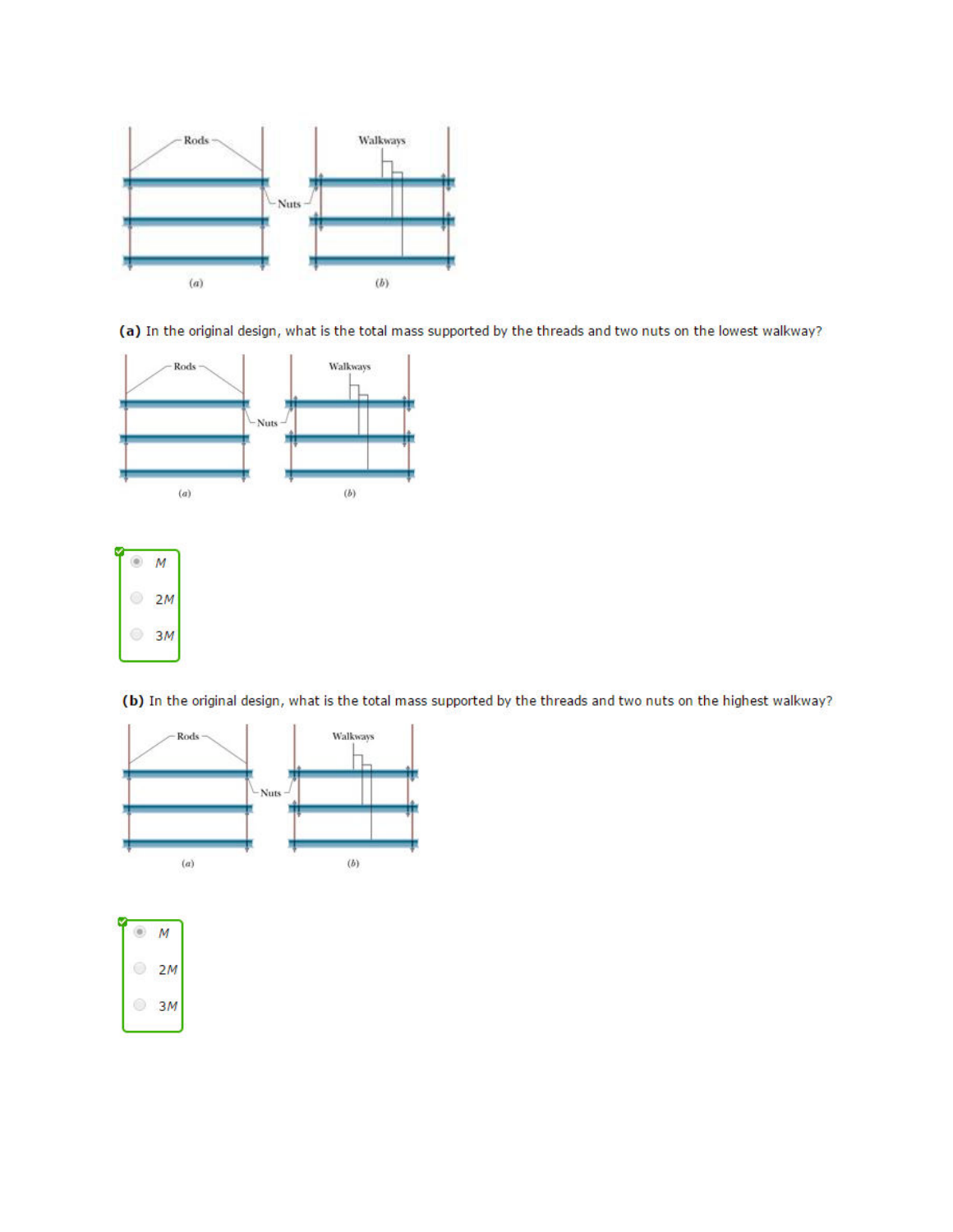

(d) In the revised design, what is the total mass supported by the threads and two nuts on the upper side of the highest walkway?



|   | ٠       |
|---|---------|
| w | a.<br>٠ |
| ۷ |         |

(c) In the revised design, what is the total mass supported by the threads and two nuts on the lowest walkway?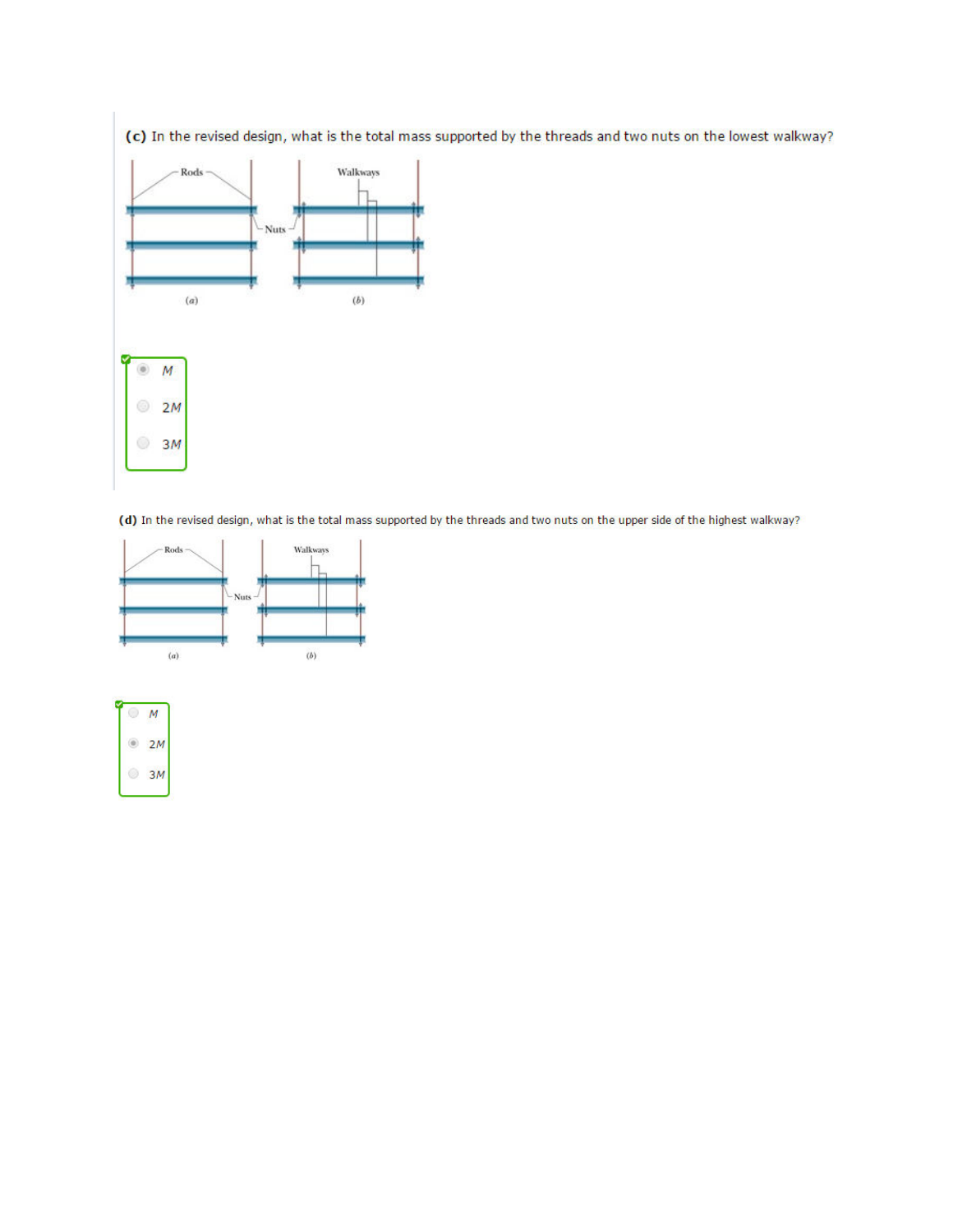(e) In the revised design, what is the total mass supported by the threads and two nuts on the lower side of the highest walkway?





### **Chapter 05, Concept Question 09**

The figure shows a train of four blocks being pulled across a frictionless floor by force vector F.

|       | Cord | Cord   |        | Cord   |        |  |
|-------|------|--------|--------|--------|--------|--|
| 10 kg |      | $3$ kg | $5$ kg | $\sim$ | $2$ kg |  |

 $\rightarrow$ (a) What total mass is accelerated to the right by force  $\overline{F}$  ?

|       | Cord |        | Cord |        | Cord |        |  |
|-------|------|--------|------|--------|------|--------|--|
| 10 kg |      | $3$ kg |      | $5$ kg | u    | $2$ kg |  |

| 2 kg  |
|-------|
| 7 kg  |
| 10 kg |
| 20 kg |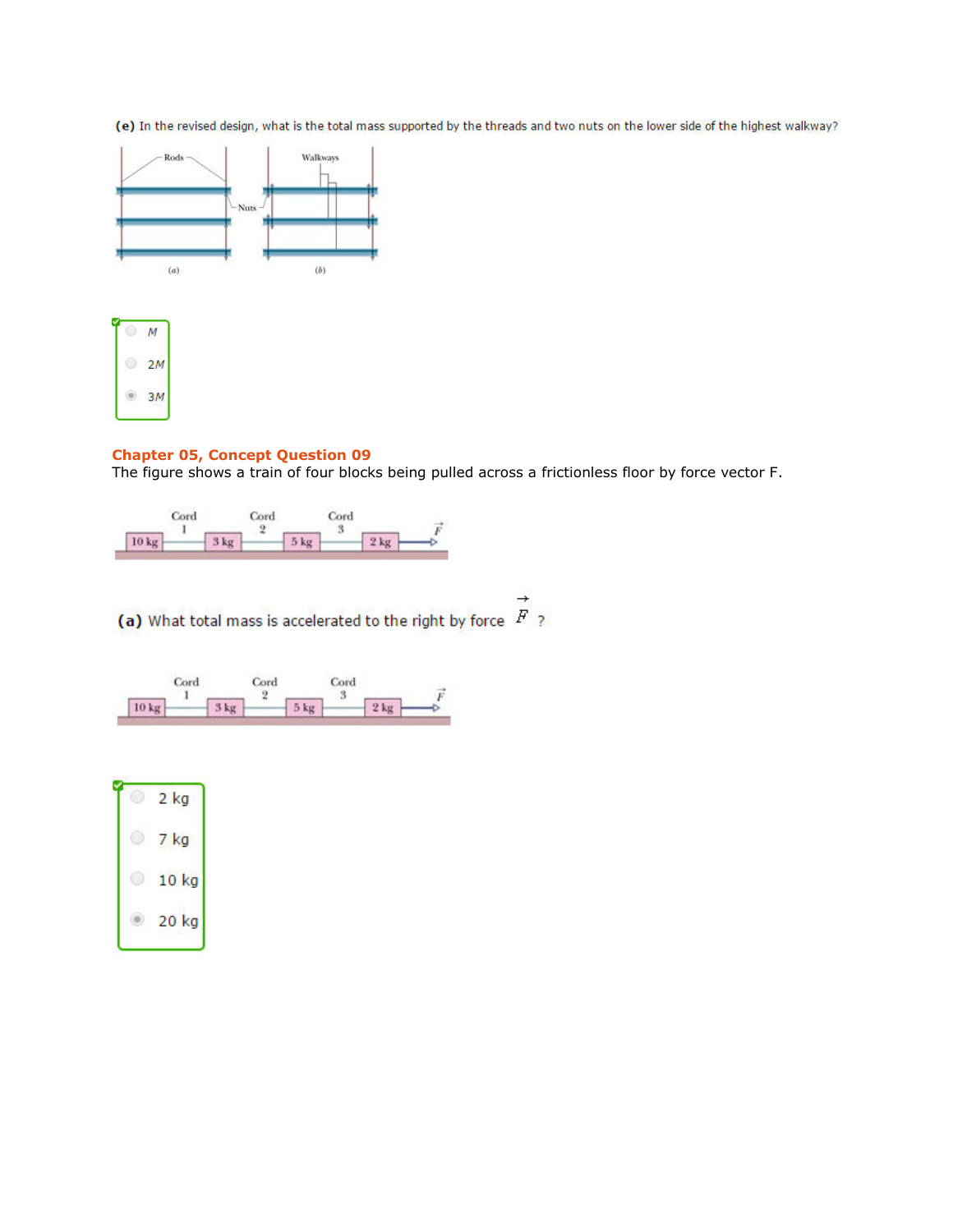# (b) What total mass is accelerated to the right by cord 3?



| $2$ kg          |
|-----------------|
| 5 <sub>kg</sub> |
| 8 kg            |
| 18 kg           |

# (c) What total mass is accelerated to the right by cord 1?

|                  | Cord |        | Cord |        | Cord |        |   |
|------------------|------|--------|------|--------|------|--------|---|
|                  |      |        |      |        |      |        | ÷ |
| 10 <sub>kg</sub> |      | $3$ kg |      | $5$ kg |      | $2$ kg |   |

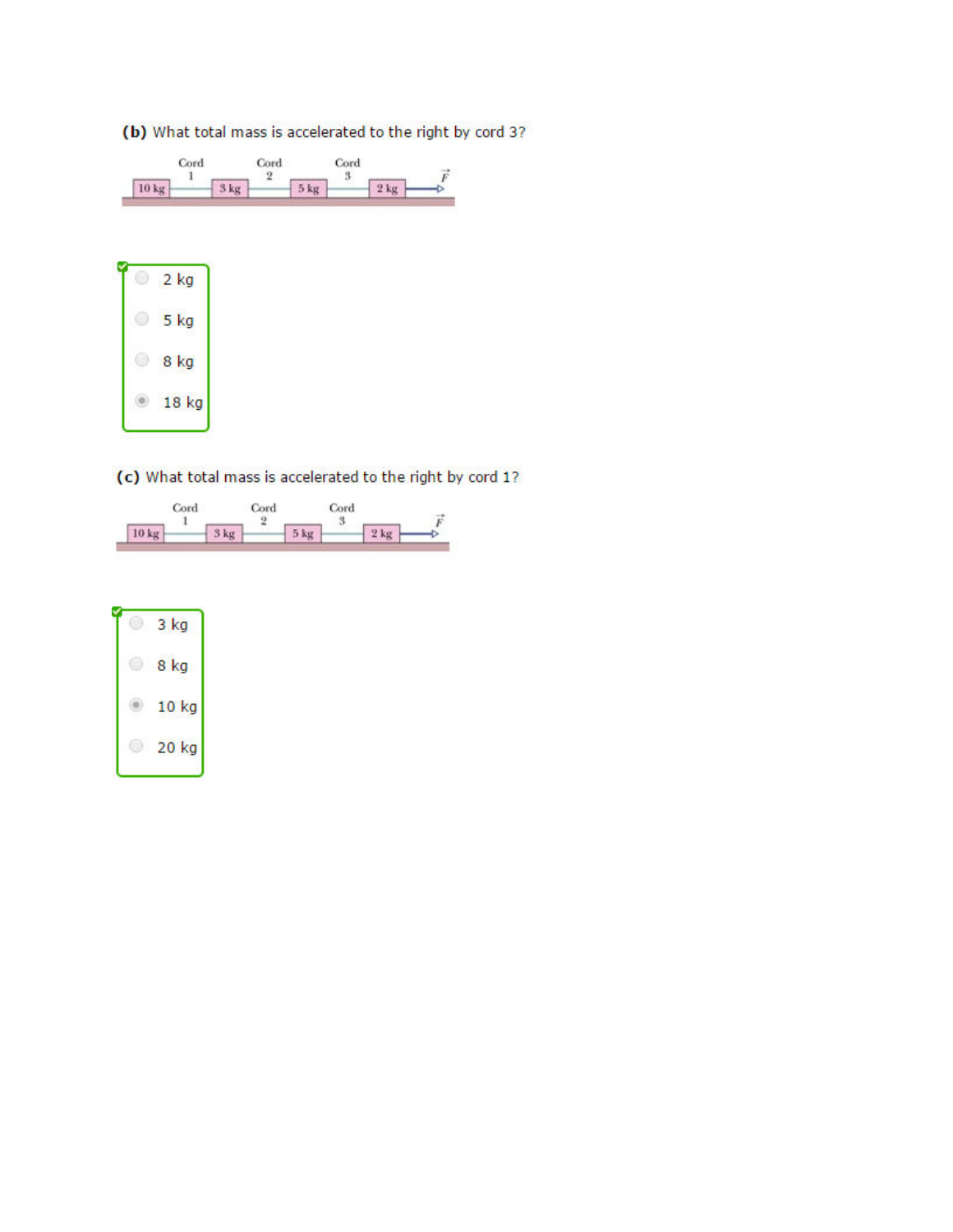(d) Rank the blocks according to their accelerations, greatest first.



 $(10 \text{ kg block}) > (3 \text{ kg block}) > (5 \text{ kg block}) > (2 \text{ kg block})$ 0.  $\circ$  $(2 \text{ kg block}) > (5 \text{ kg block}) > (3 \text{ kg block}) > (10 \text{ kg block})$  $\circ$  $(10 \text{ kg block}) > (5 \text{ kg block}) > (3 \text{ kg block}) > (2 \text{ kg block})$  $\circ$  (2 kg block) > (3 kg block) > (5 kg block) > (10 kg block)  $\circledcirc$  $(10 \text{ kg block}) = (3 \text{ kg block}) = (5 \text{ kg block}) = (2 \text{ kg block})$ 

(e) Rank the cords according to their tension, greatest first. Cord Cord Cord 1  $\overline{2}$ 3  $10 \text{ kg}$  $3$  kg  $5$  kg  $2$  kg  $(cord 1) > (cord 2) > (cord 3)$  $(cord 3) > (cord 2) > (cord 1)$  $\bigcirc$  $(cord 1) = (cord 2) = (cord 3)$ 

## **Chapter 05, Concept Question 10**

The figure shows three blocks being pushed across a frictionless floor by horizontal force Force vector F. Vector F21 is the force on block 2 from block 1. Force Vector F32 is the force on block 3 from block 2.

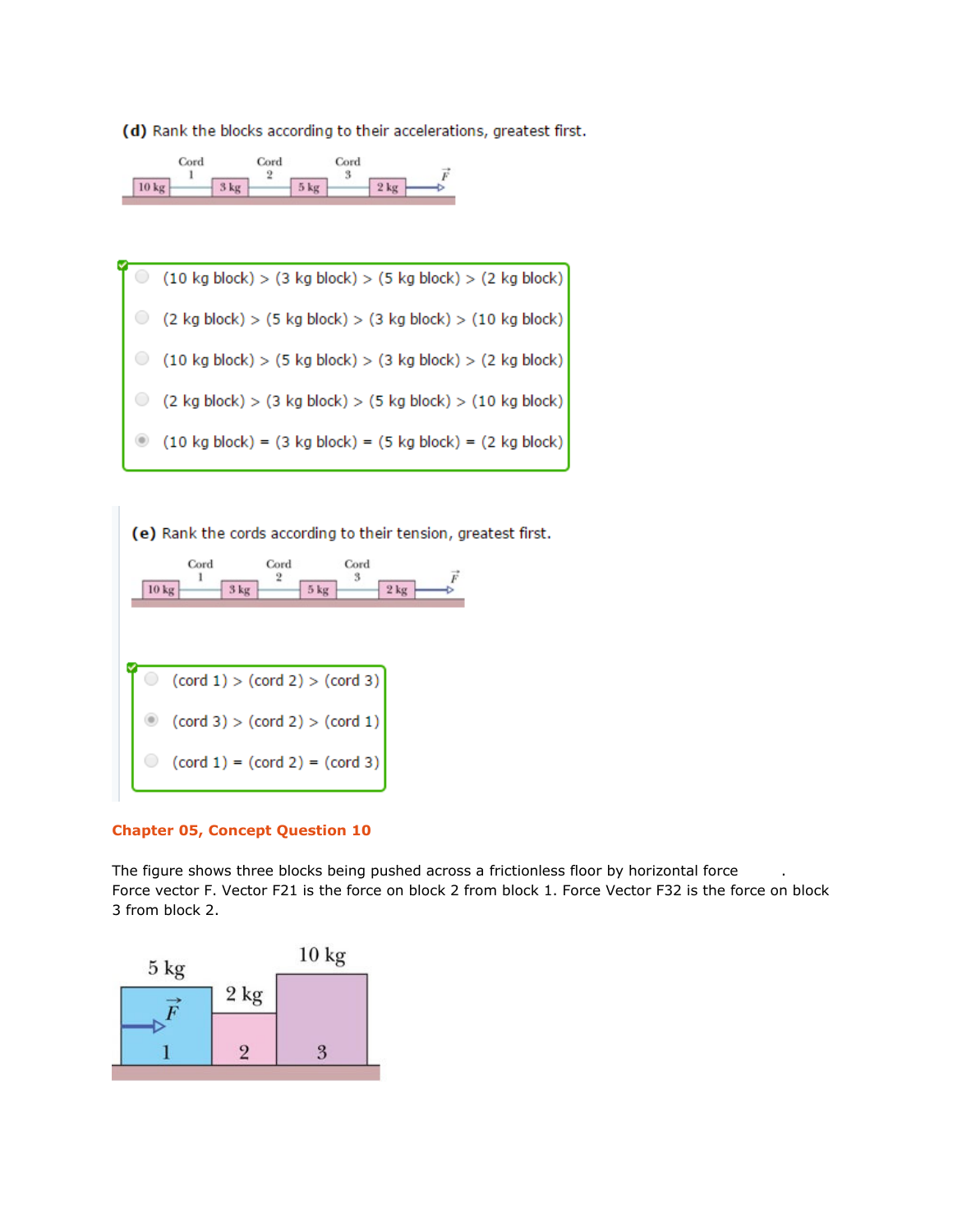(a) What total mass is accelerated to the right by force  $\overrightarrow{F}$  ?



| ïā |
|----|
| kg |

(b) What total mass is accelerated to the right by force  $\overline{F}$  21 ?



| kg      |
|---------|
| 5 kg    |
| $12$ kg |
| kg      |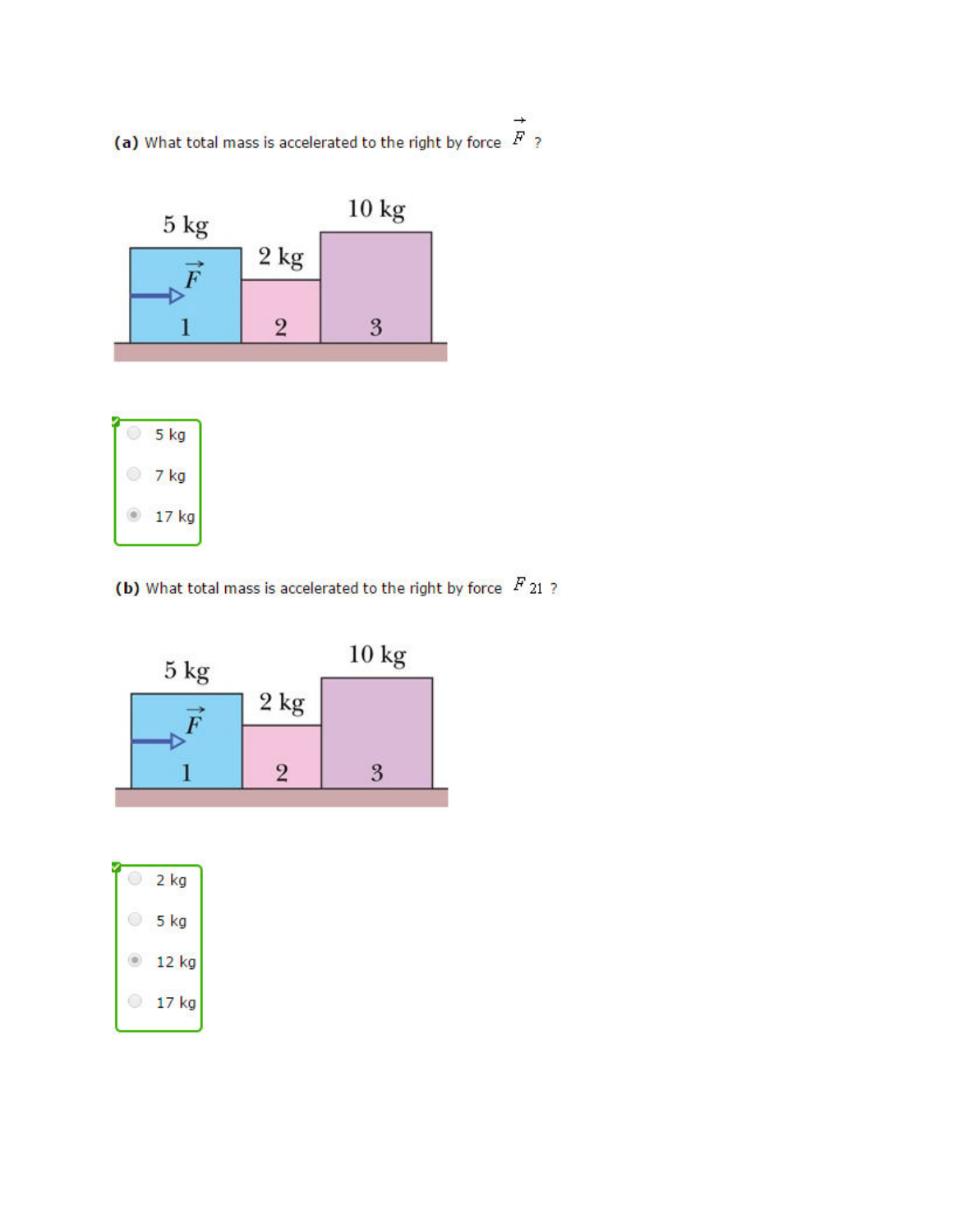(c) What total mass is accelerated to the right by force  $\overrightarrow{F}$  32.2



(d) Rank the blocks according to their acceleration magnitudes, greatest first.



| Block $2 >$ Block $1 >$ Block 3   |
|-----------------------------------|
| Block $1 >$ Block $2 >$ Block 3   |
| Block $3 >$ Block $1 >$ Block 2   |
| Block $1 = Block 2 = Block 3$     |
| Block $3 >$ Block $2 >$ Block $1$ |